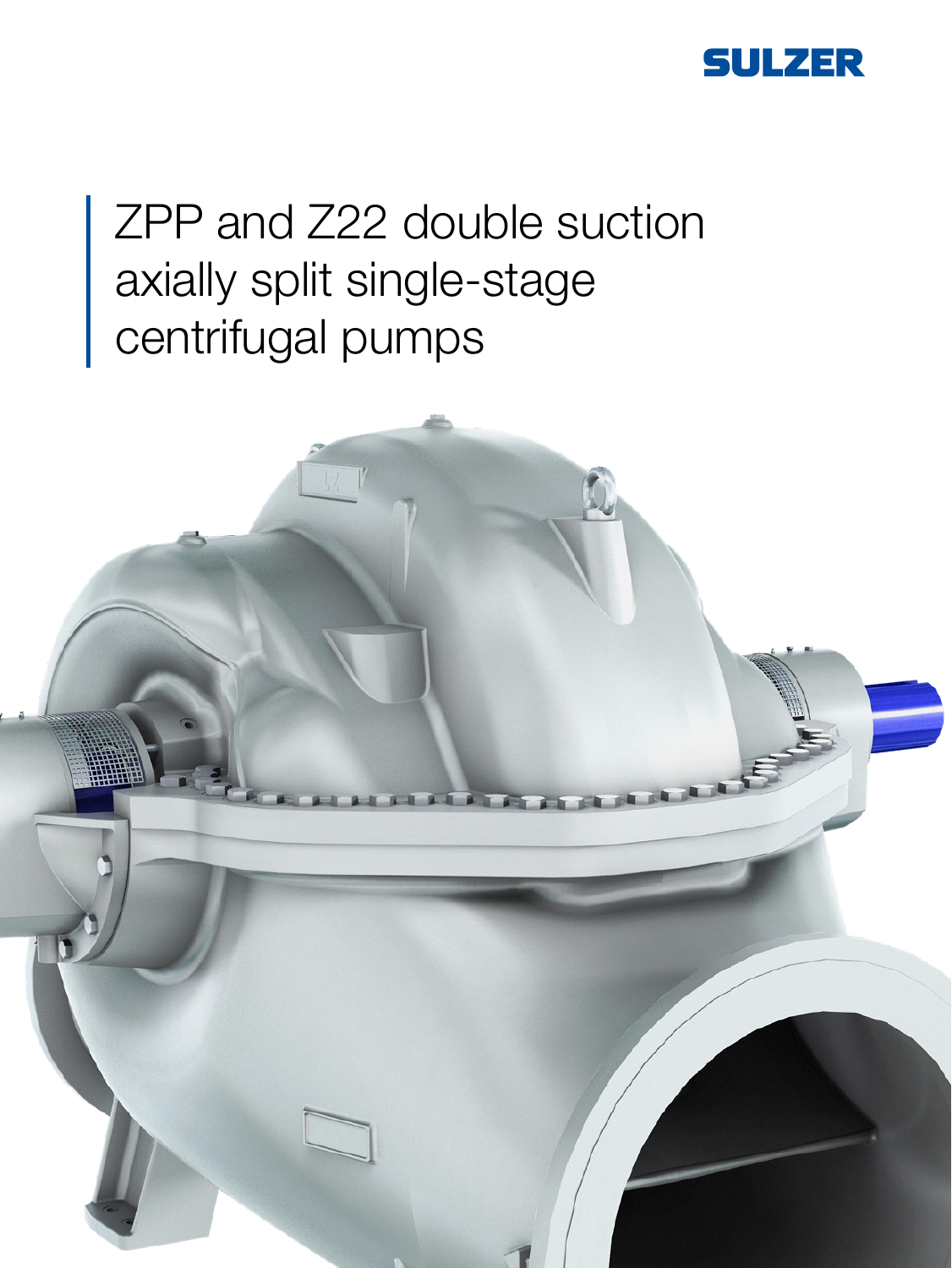## Main industries and applications

ZPP and Z22 double suction axially split single-stage centrifugal pumps are used for demanding high-capacity industrial applications to ensure process reliability, high efficiency, and low operating costs.

The range comprises over 20 sizes for each series with different impeller designs. This flexibility ensures that energy consumption is minimized throughout the complete operating range of a pump.

ZPP and Z22 pump series are designed for demanding industrial applications to pump:

- Clean and slightly contaminated liquids
- Viscous liquids
- Low-consistency fibrous slurries
- Liquids in applications with small pressure pulsations





Oil and gas Hydrocarbon **Power** 

processing



generation



Pulp, paper and board





industry



process industry



Water and wastewater

### Features and benefits

#### **1** Double entry impeller

- Double suction impeller, with split, staggered and skewed vanes give high efficiency and low Net Positive Suction Head (NPSH) values
- Low pulsation impellers are available, designed to meet the stringent performance requirements of paper machine head box applications
- Impeller installed on the shaft by strong interference fit without keyway in ZPP, which is easy to assemble, disassembled hydraulically

#### **2** Axially split casing

- Heavy-duty axially split casing
- Inspection, maintenance and removal of the rotating unit is possible without disturbing the piping or motor
- Single volute for lower head and double volute for higher head applications
- Low radial loads on bearings and low shaft deflection providing extended seal and bearing life

#### <sup>3</sup> Casing wear rings

- Renewable casing wear rings protect the casing from wear and assure smooth flow to the impeller improving efficiency
- Maintaining correct clearance is easy
- Wear ring locked in lower casing to prevent rotation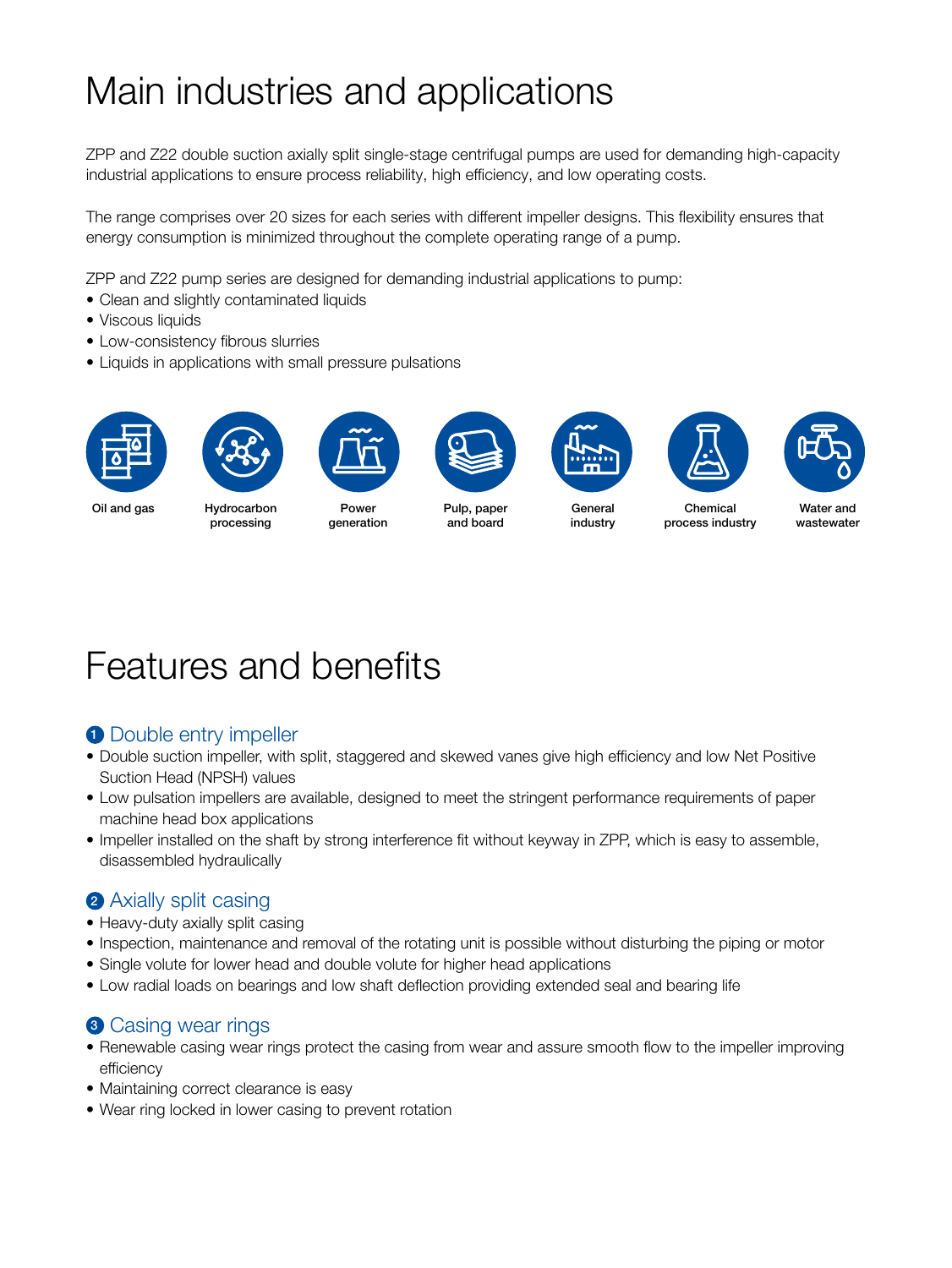#### **4** Heavy-duty shaft

- For high corrosion and wear resistance plus high strength
- Reduced shaft deflection for extended seal and bearing life
- Duplex stainless steel shaft

#### **5** Versatile shaft sealing

#### Stuffing box

- External or internal sealing liquid
- Split stuffing box gland and lantern ring in ZPP with withdrawal grooves for easy service
- Mechanical seal
- Different mechanical seals available
- Seals fit into the same chamber in ZPP as packings providing easier change to another type of sealing

### **6** Bearing unit

ZPP

- Long lifetime with high thrust spherical roller bearings, identical on both sides
- Grease or oil lubrication
- Effective bearing protection by non-contact wear-free labyrinth seals and deflector
- No adjustments needed making assembly quicker

#### Z22

- Long lifetime with high thrust angular contact ball bearing for axial load and deep ball bearing for radial load
- Grease lubrication as standard

#### **7** Installation options

- Single and dual drive alternatives
- Horizontal or vertical installation gives compact installation
- Some Z22 sizes are available in angled execution

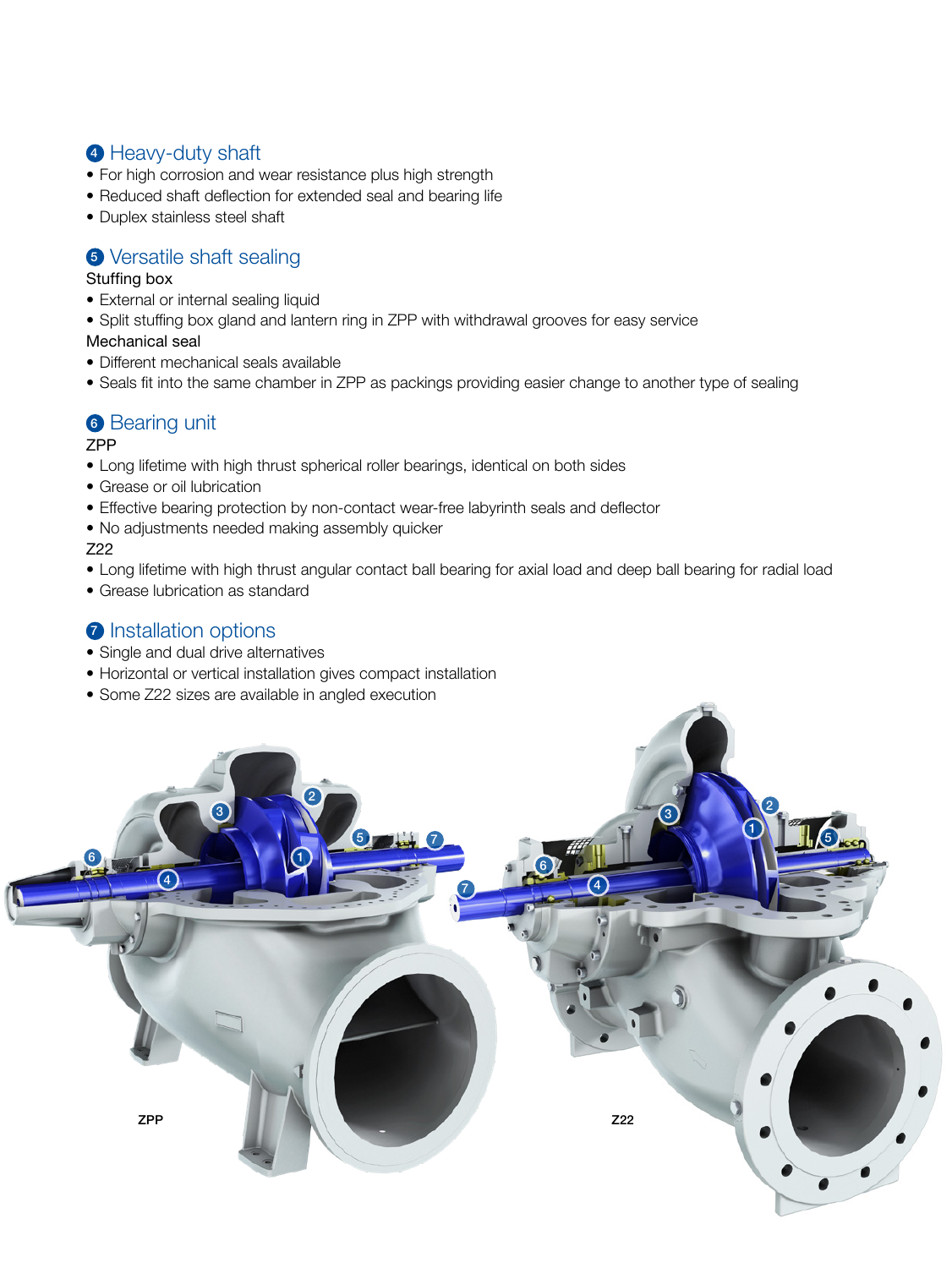### ZPP double suction axially split single-stage centrifugal pump

#### **Materials**

| Main part        | Duplex stainless steel design | Cast iron design    |
|------------------|-------------------------------|---------------------|
| Volute casing    | SS ASTM A890 Gr.3A            | CI ASTM A48 CL 35B  |
| Impeller         | SS ASTM A890 Gr.3A            | SS ASTM A 890 Gr.3A |
| Shaft            | SS2324                        | SS2324              |
| Casing wear ring | SS ASTM A890 Gr.3A            | SS ASTM A890 Gr.3A  |
| Shaft sleeve     | SS2324                        | SS2324              |

#### Operating data

|                                                       | 50 Hz                          | 60 Hz                 |
|-------------------------------------------------------|--------------------------------|-----------------------|
| Pump sizes                                            | 250 to 900 mm                  | 10 to $35$ in.        |
| Capacities                                            | up to 25'000 m <sup>3</sup> /h | up to $110'000$ USgpm |
| Heads                                                 | up to $160 \text{ m}$          | up to 525 ft.         |
| <b>Pressures</b>                                      | up to 20 bar                   | up to 290 psi         |
| <b>Temperatures</b><br>depending on material and size | $120^{\circ}$ C                | $250^{\circ}$ F       |

#### Performance range



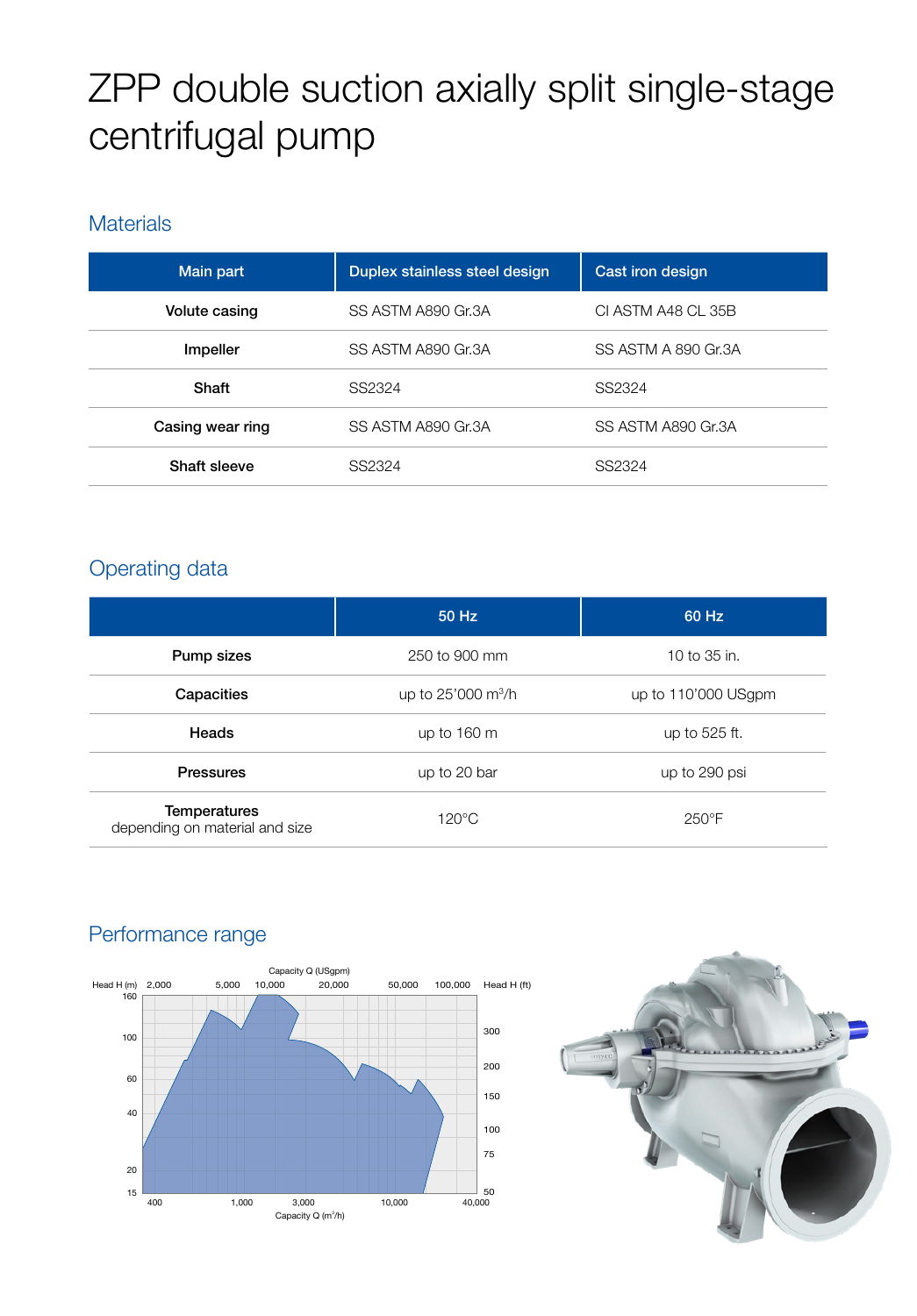## Z22 double suction axially split single-stage centrifugal pump

#### **Materials**

| Main part        | Duplex stainless steel design | Cast iron design    |
|------------------|-------------------------------|---------------------|
| Volute casing    | SS ASTM A890 Gr.3A            | CI ASTM A48 CL 35B  |
| Impeller         | SS ASTM A890 Gr.3A            | SS ASTM A 890 Gr.3A |
| Shaft            | SS2324                        | SS2324              |
| Casing wear ring | SS ASTM A890 Gr.3A            | SS ASTM A890 Gr.3A  |
| Shaft sleeve     | SS2324                        | SS2324              |

Series Z22 is available in a wide range of material. Please contact your Sulzer representative for more information.

#### Operating data

|                                                       | 50 Hz                               | 60 Hz              |
|-------------------------------------------------------|-------------------------------------|--------------------|
| Pump sizes                                            | 200 to 1'000 mm                     | 8 to 40 in.        |
| Capacities                                            | up to $17'000 \text{ m}^3/\text{h}$ | up to 75'000 USgpm |
| Heads                                                 | up to 220 m                         | up to 720 ft.      |
| <b>Pressures</b>                                      | up to 25 bar                        | up to 362 psi      |
| <b>Temperatures</b><br>depending on material and size | $140^{\circ}$ C                     | 280°F              |

#### Performance range